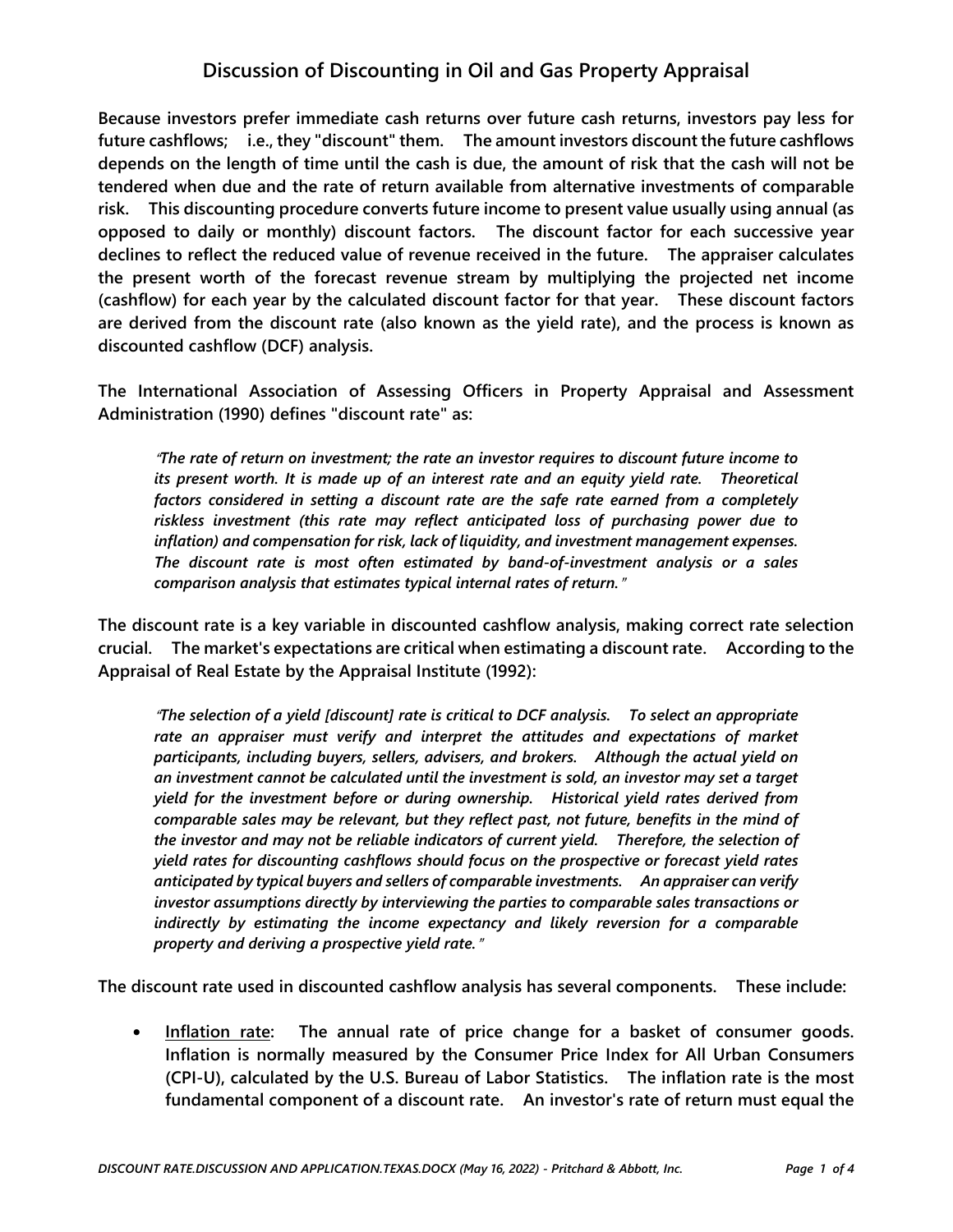**rate of inflation just to break even in real dollar terms.** 

- **•** Risk-free component: Also called the "liquidity premium," this component compensates **an investor for an investment in an asset that is then not readily available (like cash) for alternative investment options. This component reflects the time and cost of divesting**  the asset thus "freeing" the value (i.e., the return) for other investment opportunities. **This component can also be defined as the risk-free rate minus the inflation rate.**
- **•** Risk-free rate: Also called the "safe rate," the inflation rate plus the risk-free component **equals the "risk-free rate."** This component mirrors the cost of money that is quaranteed, **more or less, to be returned to the investor. It is typically measured by the yield to maturity on Federal government securities with a maturity period comparable to the investment under consideration (oil or gas reserves, or the interests therein, in this case). For oil and gas mineral interests which are held for the long-term, the comparable maturity period is typically taken to be 30 years. The market perceives these securities as risk-free for all practical purposes since they are issued by the United States government.**
- **•** General risk premium: A return to compensate the investor for assuming diversified **company-wide risk. The weighted average cost of capital (WACC) minus the risk-free rate is the general risk premium. The WACC is measured by weighting the typical oil company debt and equity costs by the typical oil company debt and equity capital structure percentages, and then adding the weighted costs. If one were appraising companies, the WACC would be the discount rate since it reflects the market's expected yields from the stock and debt of a company.**

**For property tax purposes, appraisers estimate the value of individual mineral reserves, or the interests therein, not the value of oil companies. Buyers of mineral reserves, or the interests therein, usually perceive these individual reserves and interests as riskier than the stock and debt of an entire company. Companies can spread their risk over many individual mineral reserves and interests and often over several kinds of assets (some of which are unrelated to the oil or gas business). This asset diversification reduces the company's risk and, as a result, the WACC derived from company financial data is usually lower than an individual producing property's discount rate. However, the WACC is always higher than the risk-free rate. This increase in the rate is a general risk premium to reward investors for assuming the diversified company-wide risk.** 

**•** Property-specific risk premium: A return that compensates the investor for assuming the **unique risks associated with a particular mineral producing property. The discount rate minus the WACC is the property-specific risk premium. Or to put it another way, the discount rate minus the property-specific risk premium is the WACC. Investors demand a premium above the WACC to compensate them for this individual property risk. For certain high-risk properties, this premium can be quite high.** 

**The components of a discount rate appropriate for discounted cashflow appraisal of single oil and gas properties can thus be summarized:**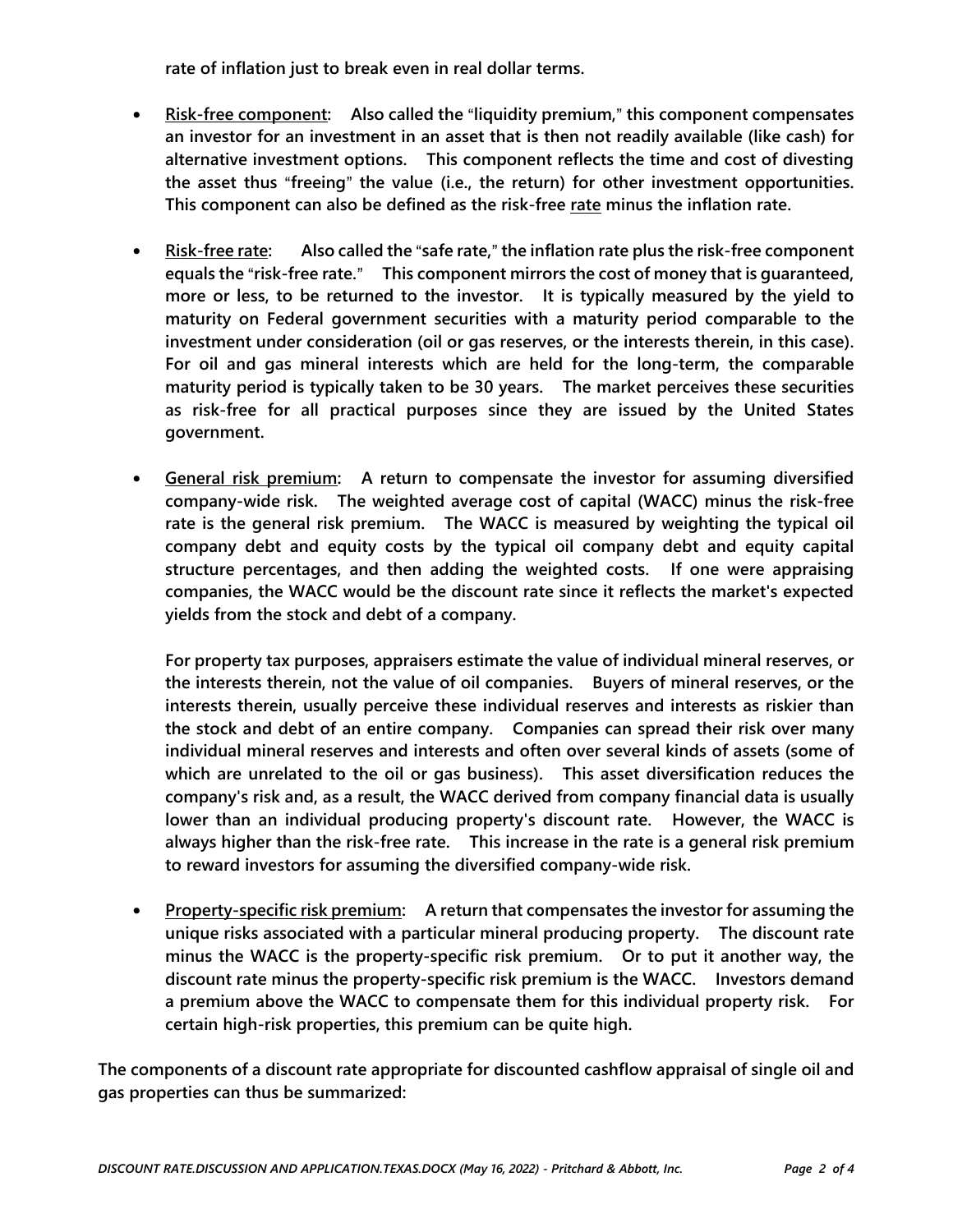|           | <b>INFLATION RATE</b>                     |                                  |
|-----------|-------------------------------------------|----------------------------------|
| $\ddot{}$ | RISK-FREE COMPONENT (= LIQUIDITY PREMIUM) | <b>Weighted Average</b>          |
|           | <b>RISK-FREE RATE</b>                     | <b>Cost of Capital</b><br>(WACC) |
| +         | <b>GENERAL RISK PREMIUM FOR INDUSTRY</b>  |                                  |
| +         | <b>PROPERTY-SPECIFIC RISK PREMIUM</b>     |                                  |
|           | DISCOUNT RATE FOR APPRAISAL               |                                  |

**There are other ways to "build up" a discount rate. This particular method shown above has an advantage in that the first four components are quantifiable from public data. The property-specific risk premium may be derived from available data in some cases, but in general the appraiser must estimate it as a specific component to be added to the overall discount rate. Alternatively, the appraiser can add or subtract property-specific risk to an appraisal by adjustment of other parameters in the discounted cashflow itself (production, price, and/or operating expense projections).**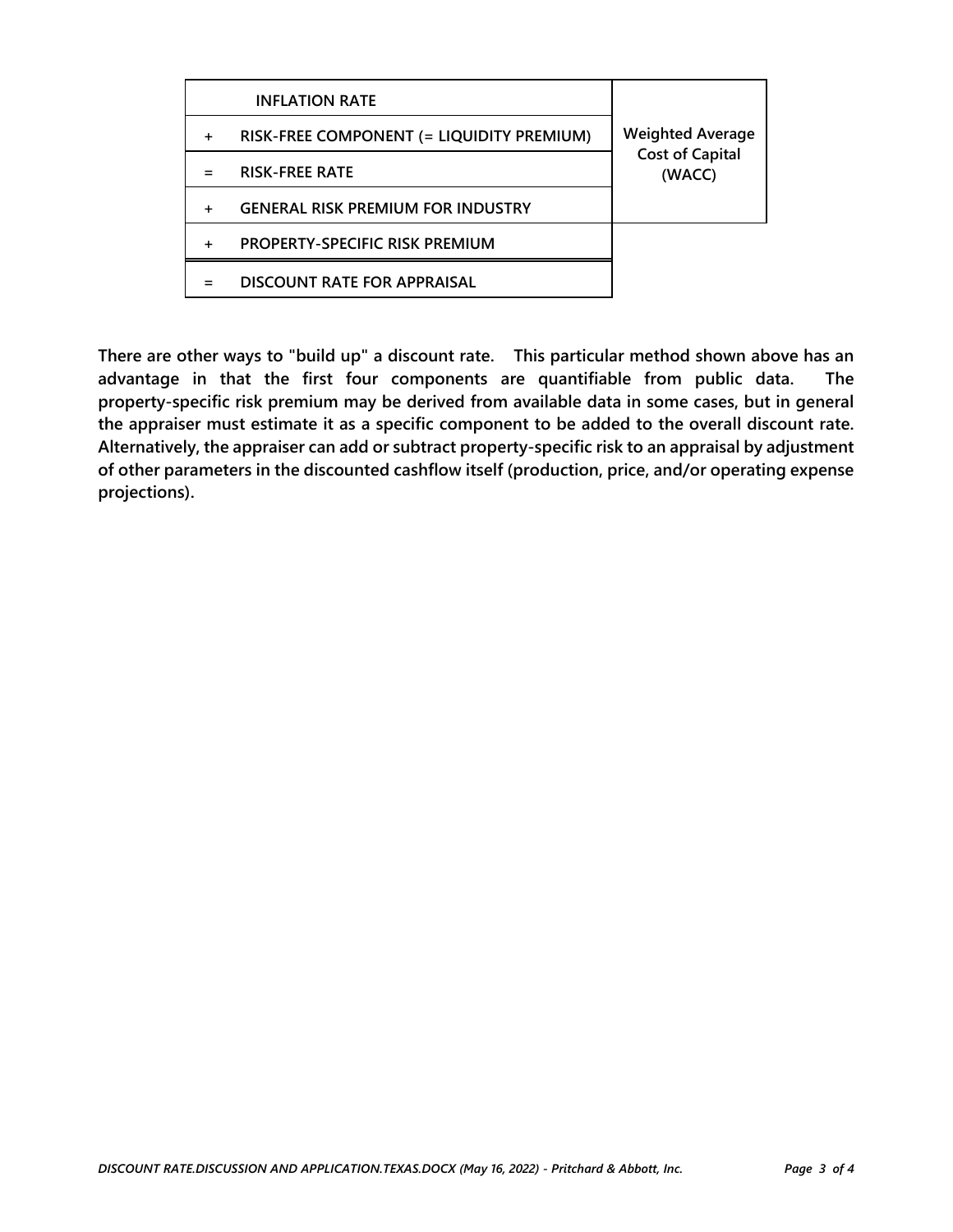# **Application of Discounting in Oil and Gas Property Appraisals in Texas**

**As a general rule, Pritchard & Abbott, Inc., will apply the first four components of the discount rate**  A**built-up**@ **formula (risk-free safe rate, inflation rate, liquidity premium, and general risk premium), or the Weighted Average Cost of Capital (WACC), uniformly to all oil and gas properties in Texas. Property-specific risk premium will then be added or subtracted as needed at the discretion of the appraiser.** 

**Property-specific risk premium can be incorporated into the appraisal as additional basis points that increase the discount rate. An increased discount rate lowers the derived fair market value by further reducing the present value of all forecasted future net income amounts. Alternatively, or in conjunction with an increased discount rate, property-specific risk can be incorporated into the appraisal by lowering the forecasted amounts of future net income to be discounted. This is accomplished by use of more conservative estimates of future yearly production amounts, total reserves remaining to be produced as of January 1, and/or increased allowance of future lease operating expense. These parameters either directly or indirectly affect derived fair market values**  for all the owners of a lease's underlying mineral interests.

**Property-specific risk factors can include the following:** 

- **•** One well lease;
- $\bullet$  **Oil lease with high water production;**
- Lease near the end of its economic life;
- Gas well reservoir under partial or active water drive (recovery uncertain);
- **Curtailed gas well;**
- **Rapidly declining lease;**
- Lease with less than six (6) months production history;
- Secondary Recovery Project in early stages before fill-up;
- **Offshore oil or gas lease;**
- **•** Unusually high operating expenses (ex: paraffin problems, sour gas, etc.); and/or
- **Any other property-specific factors that increase the investor's risk.**

**When assigning property-specific risk premium in an individual appraisal, the appraiser must be careful not to duplicate risk (or lack of it) already inherently incorporated into the derived value. For example, an overly pessimistic projection of future net income might be generated if the appraiser allows an inordinately high amount of operating expense when in reality sufficient property-specific risk has already been incorporated through a very conservative production decline forecast. This is not to imply that both parameters cannot concurrently incorporate elements of property-specific risk if, at the appraiser**=**s discretion, that would impart the appropriate amount of overall risk into the appraisal and thus generate a proper estimate of fair market value.**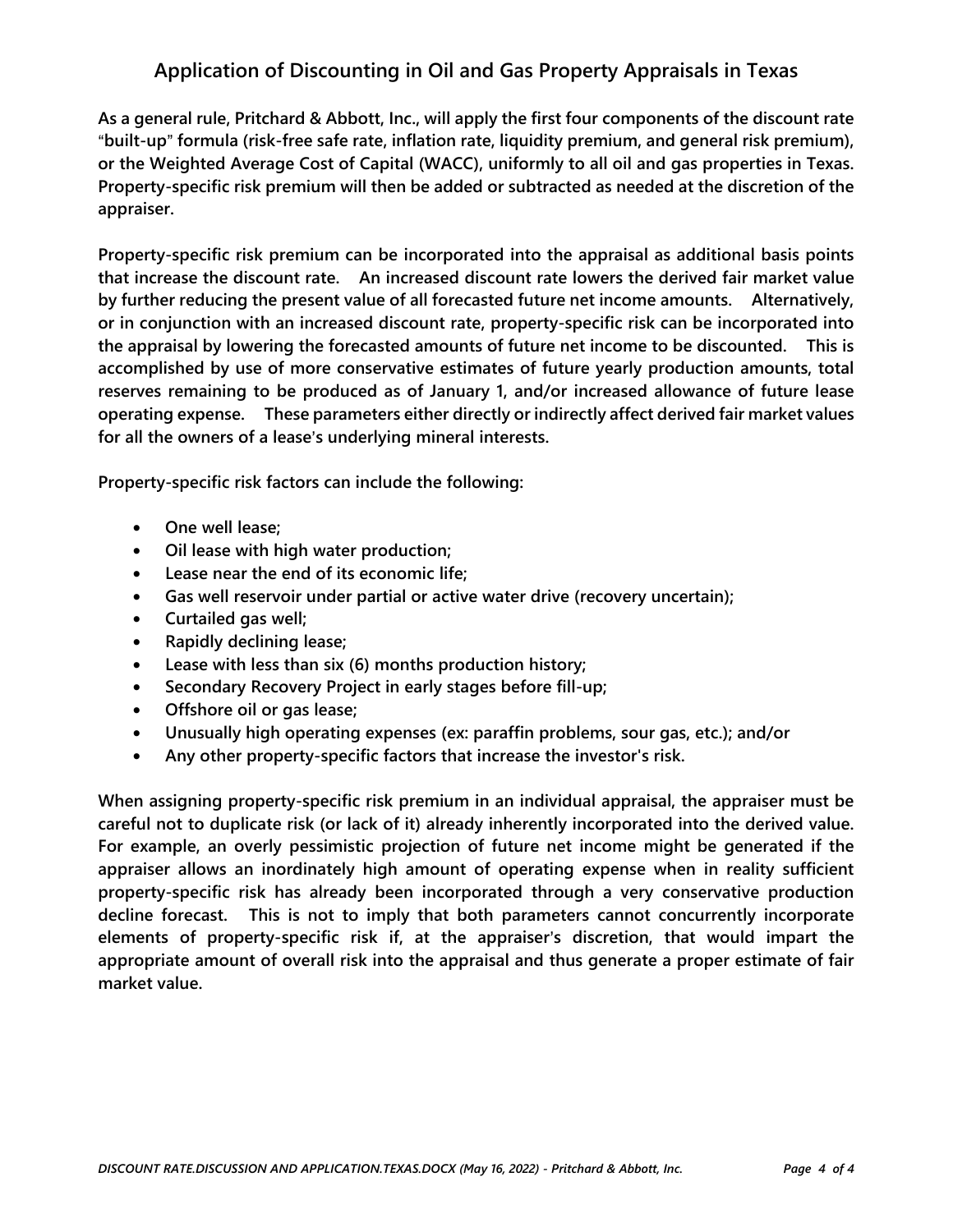### **DERIVATION OF WEIGHTED AVERAGE COST OF CAPITAL USING "BUILT-UP" METHOD PRITCHARD & ABBOTT, INC.**

### **OIL AND GAS PRODUCING PROPERTIES JANUARY 1, 2022**

| <b>Component</b>                           | <b>Value</b> |  |
|--------------------------------------------|--------------|--|
| INFLATION RATE <sup>1</sup>                | 2.55%        |  |
| + LIQUIDITY PREMIUM (derived) <sup>2</sup> | $-0.61%$     |  |
| = RISK-FREE RATE ("SAFE RATE") $3$         | 1.94%        |  |
| + GENERAL RISK PREMIUM <sup>4</sup>        | 6.04%        |  |
| $=$ Subtotal $=$ WACC                      | 7.98%        |  |
| + PROPERTY-SPECIFIC RISK PREMIUM           | varies by    |  |
| DISCOUNT RATE FOR APPRAISAL                | property     |  |

 $1$  Medium to long-term average Consumer Price Index (CPI) inflation rate, U.S. Bureau of Labor Statistics. Monthly and yearly figures will vary.

 $2$  Liquidity premium is also called the "risk-free component."

<sup>3</sup> 30-Year U.S. Treasury Bond rate as of January 1 (or average of December and January). See https://home.treasury.gov/resource-center/data-chart-center/interestrates/TextView?type=daily\_treasury\_long\_term\_rate&field\_tdr\_date\_value=2021

<sup>4</sup> Large company stock total returns less long-term government bond income returns, 1926-current, per Duff & Phelps' annual "Guide to Cost of Capital" publication ("long-horizon" historical), times Beta (relative volatility index) for oil and gas industry as a whole (not just large cap companies).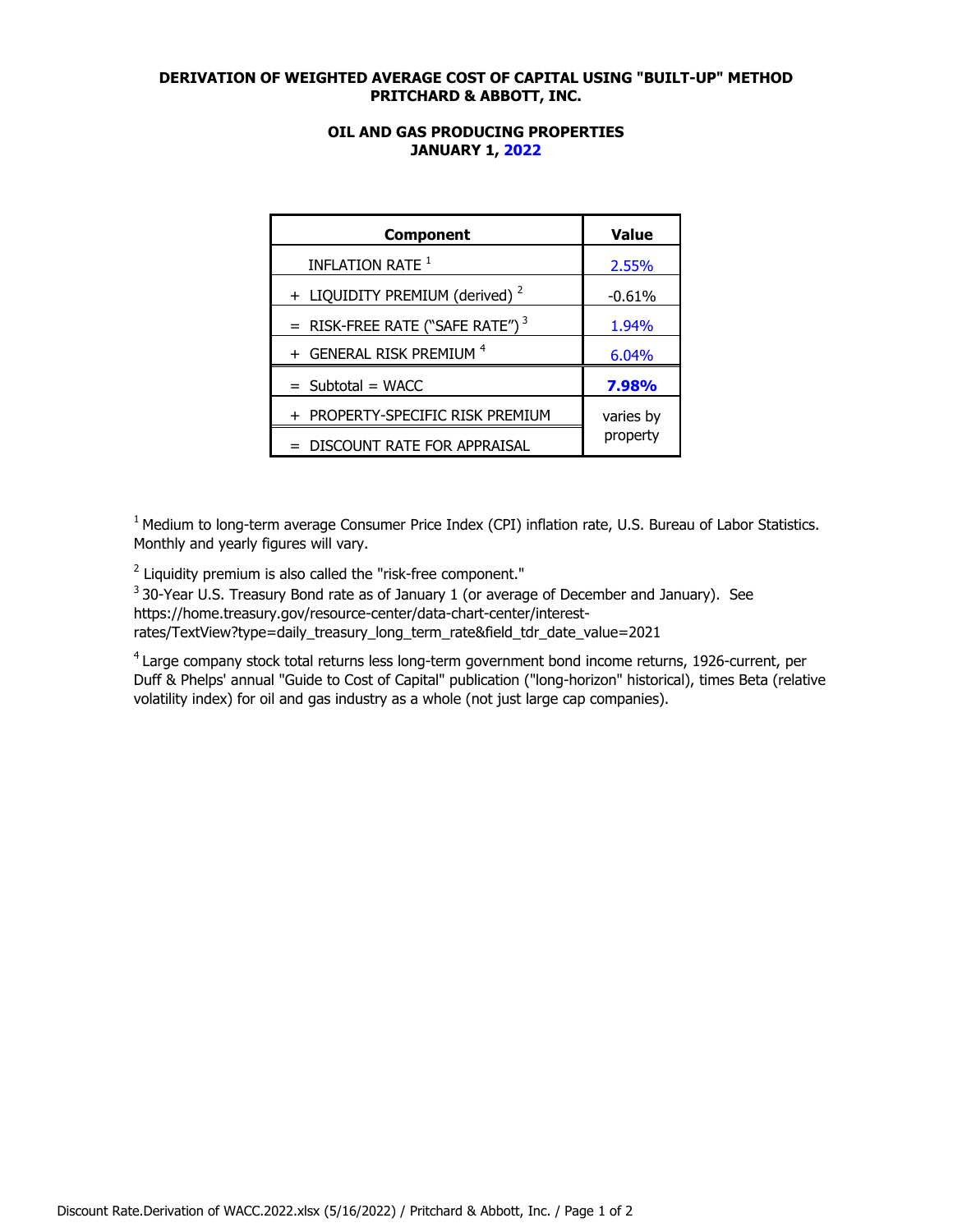#### **Table of Inflation Rates (%) by Month and Year (2000-2021)**

Since figures in table below are 12-month periods (running averages), look to the December column to find actual inflation rates by calendar year. For example, the rate of inflation in 2016 was 2.1%. The very last column, "Ave," shows the average inflation rate using CPI data for each of the twelve reporting periods of the previous year. They are published by the BLS but are rarely discussed in news media, taking a back seat to a calendar year's **actual** rate of inflation.

| Year | Jan                      | Feb    | Mar   | Apr   | May    | Jun   | Jul   | Aug   | Sep                      | Oct   | Nov | <b>Dec</b> | Ave   |      |      |      |      |
|------|--------------------------|--------|-------|-------|--------|-------|-------|-------|--------------------------|-------|-----|------------|-------|------|------|------|------|
| 2022 | 7.5                      |        |       |       |        |       |       |       |                          |       |     |            |       |      |      |      |      |
| 2021 | 1.4                      | 1.7    | 2.6   | 4.2   | 5.0    | 5.4   | 5.4   | 5.3   | 5.4                      | 6.2   | 6.8 | 7.0        | 4.7   | 3.57 | 2.94 | 2.15 | 2.55 |
| 2020 | 2.5                      | 2.3    | 1.5   | 0.3   | 0.1    | 0.6   | 1.0   | 1.3   | 1.4                      | 1.2   | 1.2 | 1.4        | 1.2   | 1.87 | 1.96 | 1.75 | 1.86 |
| 2019 | 1.6                      | 1.5    | 1.9   | 2.0   | 1.8    | 1.6   | 1.8   | 1.7   | 1.7                      | 1.8   | 2.1 | 2.3        | 1.8   | 2.10 | 1.82 | 1.76 | 1.79 |
| 2018 | 2.1                      | 2.2    | 2.4   | 2.5   | 2.8    | 2.9   | 2.9   | 2.7   | 2.3                      | 2.5   | 2.2 | 1.9        | 2.4   | 2.03 | 1.52 | 1.80 | 1.66 |
| 2017 | 2.5                      | 2.7    | 2.4   | 2.2   | 1.9    | 1.6   | 1.7   | 1.9   | 2.2                      | 2.0   | 2.2 | 2.1        | 2.1   | 1.63 | 1.44 | 1.62 | 1.53 |
| 2016 | 1.4                      | 1.0    | 0.9   | 1.1   | 1.0    | 1.0   | 0.8   | 1.1   | 1.5                      | 1.6   | 1.7 | 2.1        | 1.3   | 1.20 | 1.36 | 1.82 | 1.59 |
| 2015 | (0.1)                    | $\sim$ | (0.1) | (0.2) | $\sim$ | 0.1   | 0.2   | 0.2   | $\overline{\phantom{a}}$ | 0.2   | 0.5 | 0.7        | 0.1   | 1.00 | 1.54 | 1.86 | 1.70 |
| 2014 | 1.6                      | 1.1    | 1.5   | 2.0   | 2.1    | 2.1   | 2.0   | 1.7   | 1.7                      | 1.7   | 1.3 | 0.8        | 1.6   | 1.33 | 1.70 | 2.13 | 1.92 |
| 2013 | 1.6                      | 2.0    | 1.5   | 1.1   | 1.4    | 1.8   | 2.0   | 1.5   | 1.2                      | 1.0   | 1.2 | 1.5        | 1.5   | 2.07 | 2.08 | 2.38 | 2.23 |
| 2012 | 2.9                      | 2.9    | 2.7   | 2.3   | 1.7    | 1.7   | 1.4   | 1.7   | 2.0                      | 2.2   | 1.8 | 1.7        | 2.1   | 2.07 | 1.80 | 2.42 | 2.11 |
| 2011 | 1.6                      | 2.1    | 2.7   | 3.2   | 3.6    | 3.6   | 3.6   | 3.8   | 3.9                      | 3.5   | 3.4 | 3.0        | 3.2   | 2.40 | 2.28 | 2.49 | 2.39 |
| 2010 | 2.6                      | 2.1    | 2.3   | 2.2   | 2.0    | 1.1   | 1.2   | 1.1   | 1.1                      | 1.2   | 1.1 | 1.5        | 1.6   | 1.43 | 2.18 | 2.35 | 2.27 |
| 2009 | $\overline{\phantom{a}}$ | 0.2    | (0.4) | (0.7) | (1.3)  | (1.4) | (2.1) | (1.5) | (1.3)                    | (0.2) | 1.8 | 2.7        | (0.4) | 2.30 | 2.56 | 2.54 | 2.55 |
| 2008 | 4.3                      | 4.0    | 4.0   | 3.9   | 4.2    | 5.0   | 5.6   | 5.4   | 4.9                      | 3.7   | 1.1 | 0.1        | 3.8   | 2.23 | 2.68 |      |      |
| 2007 | 2.1                      | 2.4    | 2.8   | 2.6   | 2.7    | 2.7   | 2.4   | 2.0   | 2.8                      | 3.5   | 4.3 | 4.1        | 2.8   | 3.33 | 3.04 |      |      |
| 2006 | 4.0                      | 3.6    | 3.4   | 3.5   | 4.2    | 4.3   | 4.1   | 3.8   | 2.1                      | 1.3   | 2.0 | 2.5        | 3.2   | 3.07 | 2.70 |      |      |
| 2005 | 3.0                      | 3.0    | 3.1   | 3.5   | 2.8    | 2.5   | 3.2   | 3.6   | 4.7                      | 4.3   | 3.5 | 3.4        | 3.4   | 2.87 | 2.52 |      |      |
| 2004 | 1.9                      | 1.7    | 1.7   | 2.3   | 3.1    | 3.3   | 3.0   | 2.7   | 2.5                      | 3.2   | 3.5 | 3.3        | 2.7   | 2.53 | 2.52 |      |      |
| 2003 | 2.6                      | 3.0    | 3.0   | 2.2   | 2.1    | 2.1   | 2.1   | 2.2   | 2.3                      | 2.0   | 1.8 | 1.9        | 2.3   | 1.97 |      |      |      |
| 2002 | 1.1                      | 1.1    | 1.5   | 1.6   | 1.2    | 1.1   | 1.5   | 1.8   | 1.5                      | 2.0   | 2.2 | 2.4        | 1.6   | 2.47 |      |      |      |
| 2001 | 3.7                      | 3.5    | 2.9   | 3.3   | 3.6    | 3.2   | 2.7   | 2.7   | 2.6                      | 2.1   | 1.9 | 1.6        | 2.8   |      |      |      |      |
| 2000 | 2.7                      | 3.2    | 3.8   | 3.1   | 3.2    | 3.7   | 3.7   | 3.4   | 3.5                      | 3.4   | 3.4 | 3.4        | 3.4   |      |      |      |      |

| SHORT-<br><b>TERM</b> | MEDIUM-<br><b>TERM</b>  | LONG-<br><b>TERM</b> | <b>LONG-TERM</b> |
|-----------------------|-------------------------|----------------------|------------------|
| $3 - yr$              | $5 - yr$                | $10 - yr$            | Avg of           |
| running               | running $\vert$ running |                      | 5-yr and         |
|                       | average average average |                      | $10 - yr$        |
| of Dec.               | of Dec.                 | of Dec.              | running          |
| actuals               | actuals                 | actuals              | averages         |

| 3.57 | 2.94 | 2.15 | 2.55 |
|------|------|------|------|
| 1.87 | 1.96 | 1.75 | 1.86 |
| 2.10 | 1.82 | 1.76 | 1.79 |
| 2.03 | 1.52 | 1.80 | 1.66 |
| 1.63 | 1.44 | 1.62 | 1.53 |
| 1.20 | 1.36 | 1.82 | 1.59 |
| 1.00 | 1.54 | 1.86 | 1.70 |
| 1.33 | 1.70 | 2.13 | 1.92 |
| 2.07 | 2.08 | 2.38 | 2.23 |
| 2.07 | 1.80 | 2.42 | 2.11 |
| 2.40 | 2.28 | 2.49 | 2.39 |
| 1.43 | 2.18 | 2.35 | 2.27 |
| 2.30 | 2.56 | 2.54 | 2.55 |
| 2.23 | 2.68 |      |      |
| 3.33 | 3.04 |      |      |
| 3.07 | 2.70 |      |      |
| 2.87 | 2.52 |      |      |
| 2.53 | 2.52 |      |      |
| 1.97 |      |      |      |
| 2.47 |      |      |      |
|      |      |      |      |
|      |      |      |      |